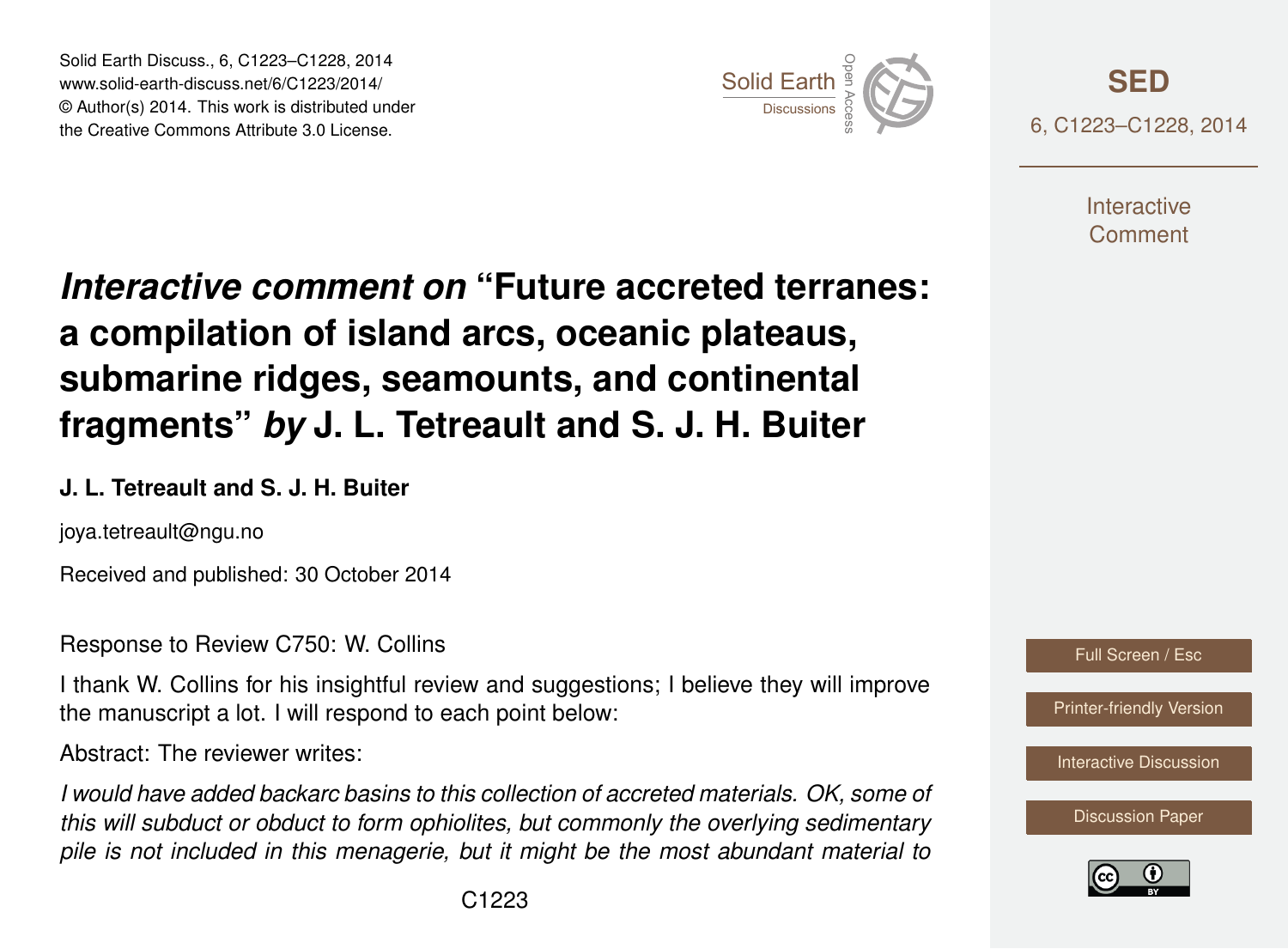*accrete, because it is usually too buoyant to subduct.*

Because of the thin basin crusts (ignoring the sedimentary package), back-arc basins were not considered for this compilation. And often back-arc basins become autochthonous terranes, due to their location close to the subduction zone. But I do recognize, as the reviewer points out, that depending on the polarity of the subduction zone these regions can also become accreted allochthonous terranes (which is the focus of this paper), therefore I have added more discussion of back-arc basins throughout the entire paper.

P 1457 line 17. The reviewer writes:

*Interesting that the reference for an explanation of "flake tectonics" is Oxburgh 1972. Personally, I think it is almost mechanically impossible. What is a "strong wedge" anyway? Accretion of Quesnellia, Stikinia, and Cache Creek terranes in the Canadian cordillera are better explained by backarc closure following slab flipping (eg Colpron and Nelson, 2007 GSA Today 17).*

While I myself may be also sceptical of flake-tectonics, I felt that I should include the theory of flake tectonics because this is a review paper and because the term is still used (see Snyder et al., 2009 GSA Bulletin; Gogus et al., 2011 G-cubed) to describe large-scale lateral displacement of thin-skin terranes or even the tectonic wedge in the Alps (Schmid et al., 1996 Tectonics, Moore and Wiltschko, 2004 Tectonics). I have included a paragraph on back-arc basin closure and tectonic flipping in the section titled "Accretionary processes" as another method of terrane accretion and an alternative to the flake tectonic model. Because Colpron and Nelson (2007 GSA Today) do not explicitly propose accretion by back-arc basin closure, I did not include it as an example. In addition, back-arc closure does not explain the several hundreds of kilometers of the inland translation and decoupling of the terranes' upper crust from the rest of the crust and mantle. However, several other references have been inserted to address back-arc basin closure as a possible alternative.

6, C1223–C1228, 2014

**Interactive Comment** 

Full Screen / Esc

[Printer-friendly Version](http://www.solid-earth-discuss.net/6/C1223/2014/sed-6-C1223-2014-print.pdf)

[Interactive Discussion](http://www.solid-earth-discuss.net/6/1451/2014/sed-6-1451-2014-discussion.html)

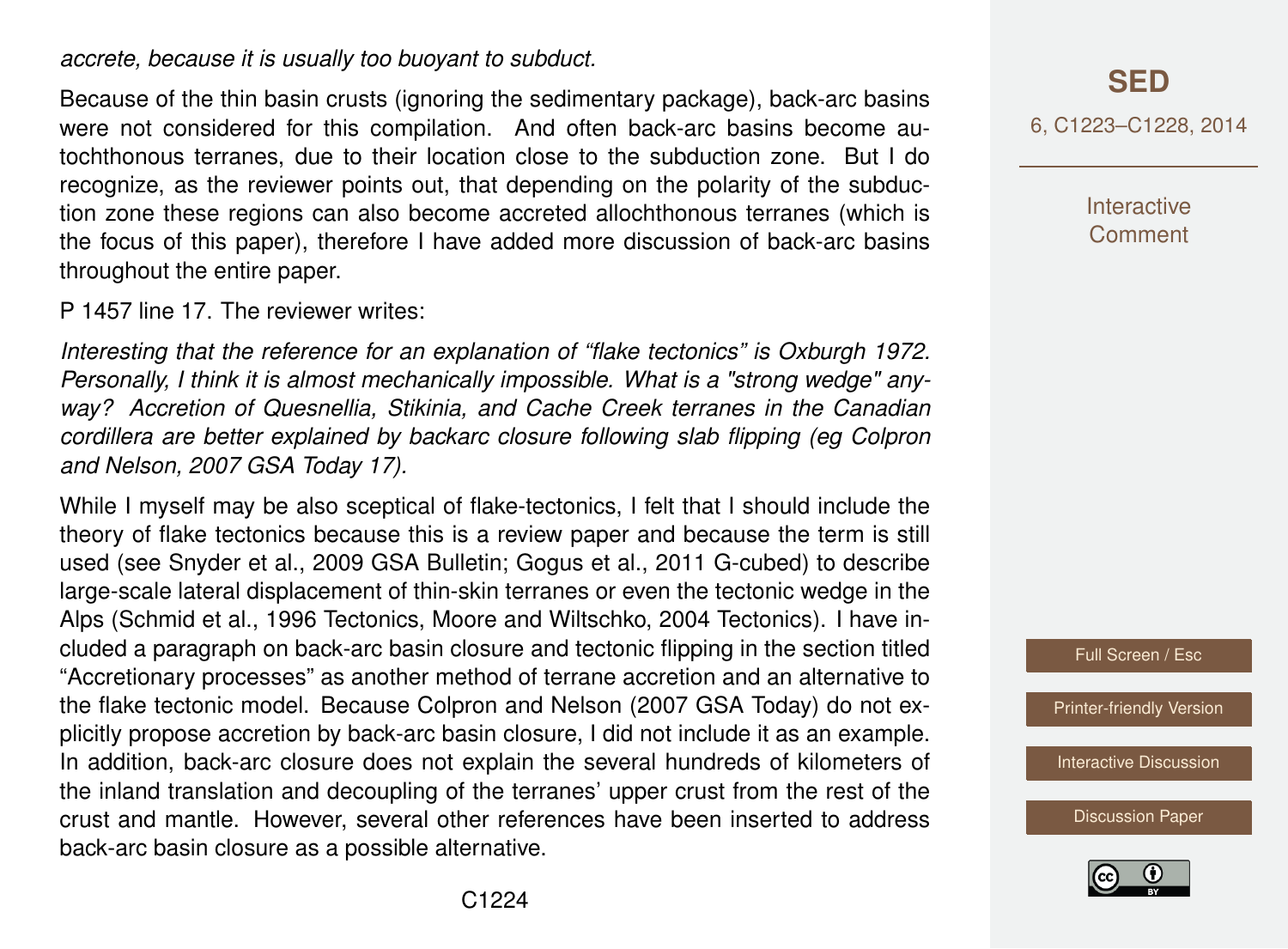P 1473 line 15. The reviewer comments:

*I would suggest that the most common way to form microcontinental ribbons, at least for the SW Pacific, is by extension and rifting from the active continental margin during subduction retreat (read Schellart papers). This is the way most backarc basins form, with the retreating arc and forearc becoming isolated as the continental ribbon. However, this process does not explain the continental fragments embedded in the Atlantic Ocean floor, and other processes such as heterogeneous hyper-extension of passive margins along pre-existing structural discontinuities, are required to form them.*

This is a good point and an embarrassing oversight on my part, especially since I include many continental fragments from the eastern coast of Australia, which have formed from back-arc spreading! I have corrected this and thank the reviewer for catching this omission.

P 1476 line 1. The reviewer writes:

*It is stated that "FATs will combine before accreting onto a continent". Note that the microcontinental ribbons in the SW Pacific are on the upper plate, inboard from the active subduction zone, with the Pacific plate as the primary subduction driver. I would argue that FAT combination is a necessary condition for accretion, such as in the SW Pacific. If the oceanic plateau is on the primary subducting plate, the delay in its conversion to eclogite is the reason why it remains buoyant and thus "collides" with the continental ribbon. Both can then be accreted onto the continent as a composite terrane.*

I definitely agree with the reviewer on the point that composite FATs will most likely lead to accretion. And as the study of Johnston (2008 Annual Reviews of Earth Planet Sci) showed, the preconception that many of the small terranes forming the North American Cordilleran were joined to North America by separate and numerous subduction and accretion events was replaced by the concept of terranes combining offboard the continent before the final accretionary event to North America. However, I would not use as strong as a term as "necessary condition" to describe terrane accretion. Obviously, **[SED](http://www.solid-earth-discuss.net)**

6, C1223–C1228, 2014

**Interactive** Comment

Full Screen / Esc

[Printer-friendly Version](http://www.solid-earth-discuss.net/6/C1223/2014/sed-6-C1223-2014-print.pdf)

[Interactive Discussion](http://www.solid-earth-discuss.net/6/1451/2014/sed-6-1451-2014-discussion.html)

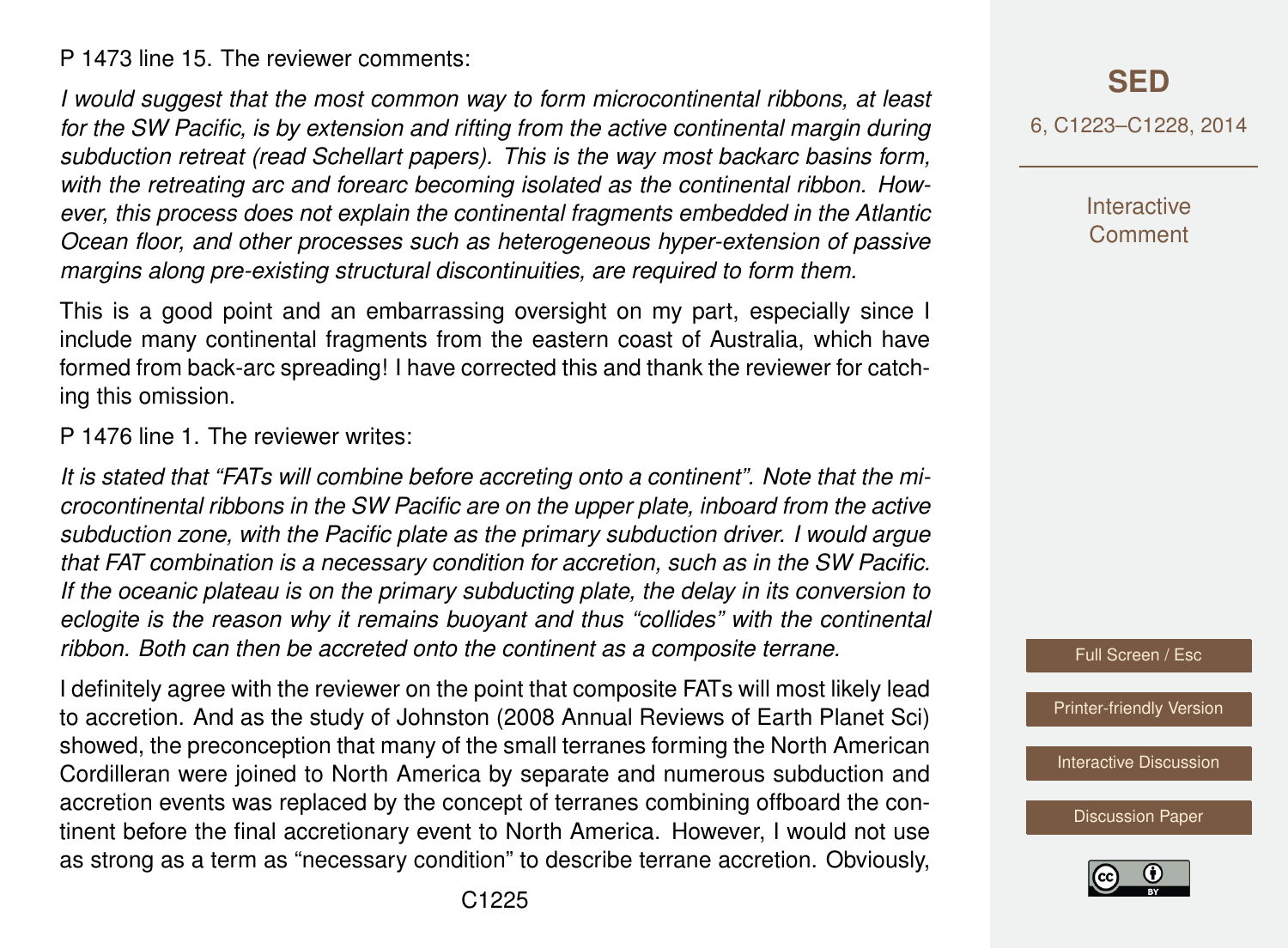small submarine ridges, island arcs, oceanic plateaus, etc can accrete to a continent without first colliding and combining with another FAT (and there are many examples in my manuscript of accreted which are now supplemented with modern examples of terrane accretion). I believe my wording in the section "composite terranes" was strong enough to suggest that composite FATs will indeed collide and accrete rather than subduct. So I will leave the section as it is.

P 1478 line 18. The reviewer comments:

*The statement: "The ability of continental crust to subduct has been documented in the coesite found in exhumed ultrahigh pressure terranes" might be correct, but it is a corollary that these units came back to the Earth's surface. Hyper- extended crustal fragments in subducting oceanic crust will obviously be dragged into the mantle, but then it becomes an issue of fragment size if it returns, when buoyancy contrast becomes sufficient to induce slab breakoff. Clearly, breakoff is required to get such fragments back to the surface, largely by a process of isostatic rebound.*

After re-reading my paragraph, I can see why the reviewer was confused and responded to that statement as such. I think that paragraph is supposed to be in the next section ("From FAT to accreted terrane") and that sentence itself is awkwardly placed. I have rewritten that paragraph to better suit the section it is in and moved the statement about continental crust subductability to the following section. I have addressed exhumation in the new paragraph.

P 1480 line 13. The reviewer writes:

*To understand the fate of lower crustal material along active plate mar- gins, one needs to go no further than the study by Hyndman et al 2005. GSA Today 15. They provide compelling evidence that the wide backarc (orogenic) regions are invariably hot because of shallow asthenosphere convection, facilitated by water derived by dehydration of the underlying subducting slab. See their subsequent papers as well. Thus, delamination is not nearly as important as convective removal of arc-type lower crust, which is* 6, C1223–C1228, 2014

**Interactive** Comment

Full Screen / Esc

[Printer-friendly Version](http://www.solid-earth-discuss.net/6/C1223/2014/sed-6-C1223-2014-print.pdf)

[Interactive Discussion](http://www.solid-earth-discuss.net/6/1451/2014/sed-6-1451-2014-discussion.html)

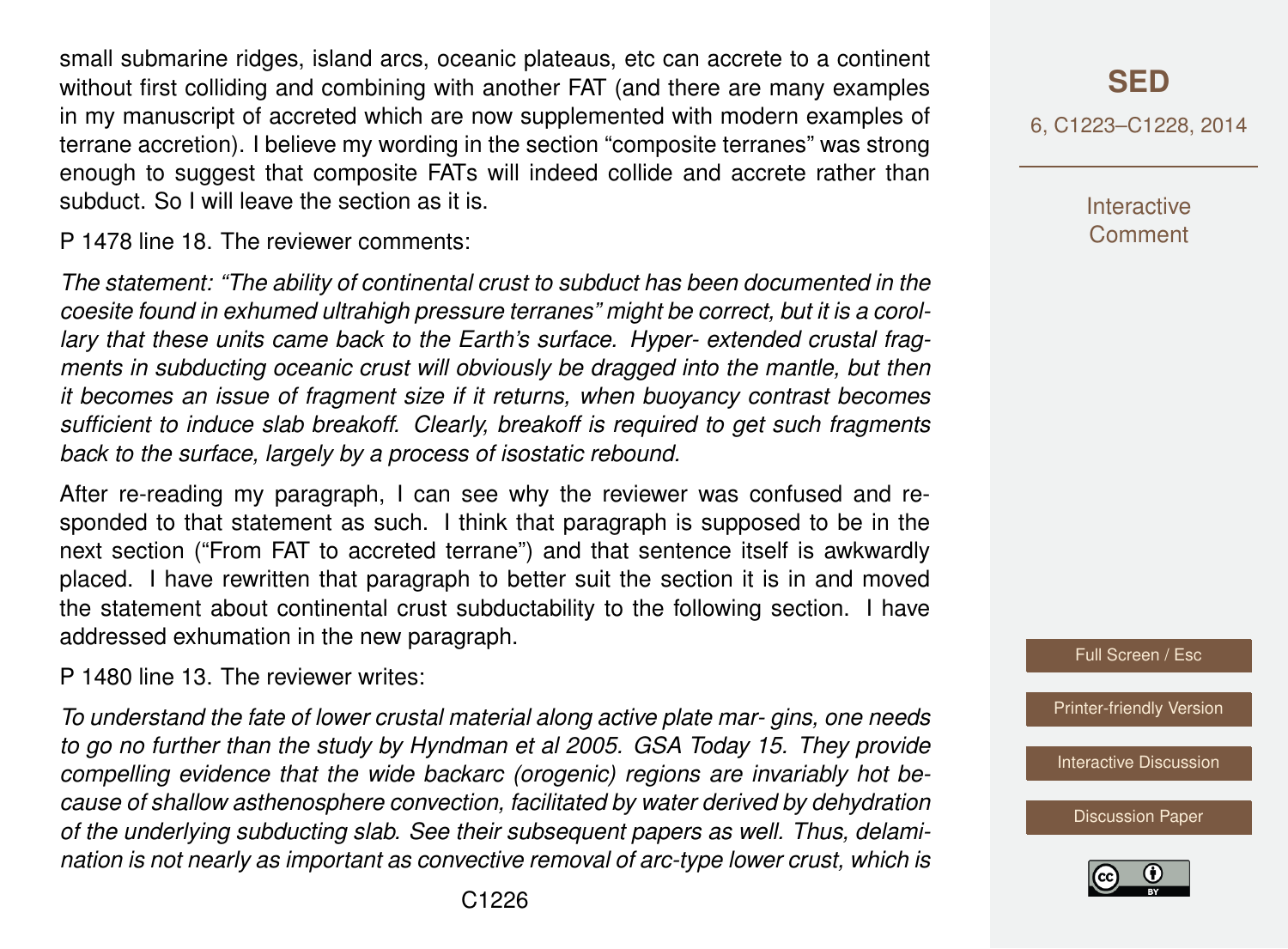*a simple consequence of subduction and an elegant explanation for modern high heat flow around the circum-Pacific. Inferences made from seismic or crystal fractionation modelling are largely unnecessary if this global-scale phenomenon is considered.*

The reviewer comments that lower crustal removal during terrane accretion of island arcs will occur by small-scale convective removal during back-arc extension (Hyndman et al., 2005) and that other processes, such as foundering of dense cumulates or crustal shearing during accretion, are not the primary mechanisms. This is a very interesting theory, and I now include it in the section "FAT to accreted terrane." And, I would even go further to suggest that that small-scale convection in the back-arc could work in concert with the negative buoyancy of the arc cumulates and convection to aid lower crustal foundering.

However, I must remark that the reviewer is using convective removal in the foreland (continental back-arc) to explain lower crustal removal of a terrane on the opposite side of the subduction zone. I am discussing the removal of lower crust from a FAT during accretion/collision. Once a FAT is accreted and becomes part of the back-arc mobile belt, then it is possible that post-accretion removal of crust and lithosphere is possible by small-scale convection. But to reiterate, I think this is an interesting processes that should be discussed, and have added it to the paper.

P 1481 line 5. The reviewer states:

*I disagree with the comment that "The nature of the accretionary prism region can be either erosive or accretionary depending on the sedimentary and erosive fluxes (Clift and Vannucchi, 2004; Scholl and von Huene, 2010). It is much more likely to relate to the tectonic driving forces associated with subduction. Ultimately, whether a mountain range like the Andes exists to supply sediment via erosion, or whether it is an island arc with no erosive or sedimentation capacity, is not determined by sedimentary and erosive fluxes, but by the fundamental drivers of plate tectonics themselves.*

I understand the reviewer's point, and I agree that the convergence rate affects the

6, C1223–C1228, 2014

**Interactive Comment** 



[Printer-friendly Version](http://www.solid-earth-discuss.net/6/C1223/2014/sed-6-C1223-2014-print.pdf)

[Interactive Discussion](http://www.solid-earth-discuss.net/6/1451/2014/sed-6-1451-2014-discussion.html)